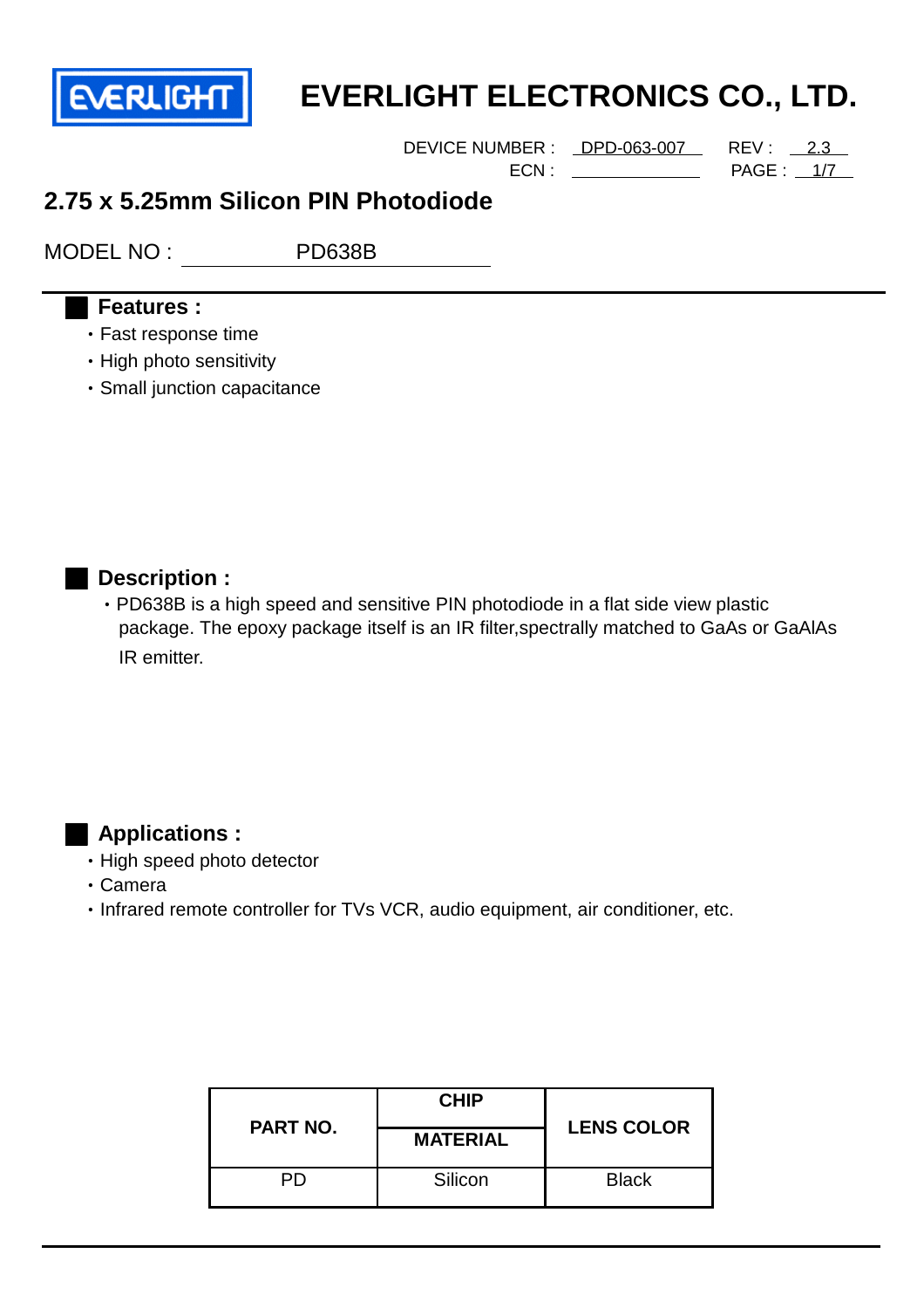

DEVICE NUMBER : DPD-063-007 REV : 2.3

ECN : PAGE : 2/7

## **2.75 x 5.25mm Silicon PIN Photodiode**

MODEL NO : PD638B

#### **Package Dimensions:**



#### $Notes:$

1.All dimensions are in millimeter.

2.Protruded resin under flange 1.5 mm Max.

3.Lead spacing is measured where the lead emerge from the package.

4.Lens color: Black.

- 5.Above specification may be changed without notice. EVERLIGHT will reserve authority on material change for above specification.
- 6.These specification sheets include materials protected under copyright of EVERLIGHT corporation . Please don't reproduce or cause anyone to reproduce them without EVERLIGHT's consent.
- 7.When using this product , please observe the absolute maximum ratings and the instructions for use outlined in these specification sheets. EVERLIGHT assumes no responsibility for any damage resulting from use of the product which does not comply with the absolute maximum ratings and the instructions included in these specification sheets.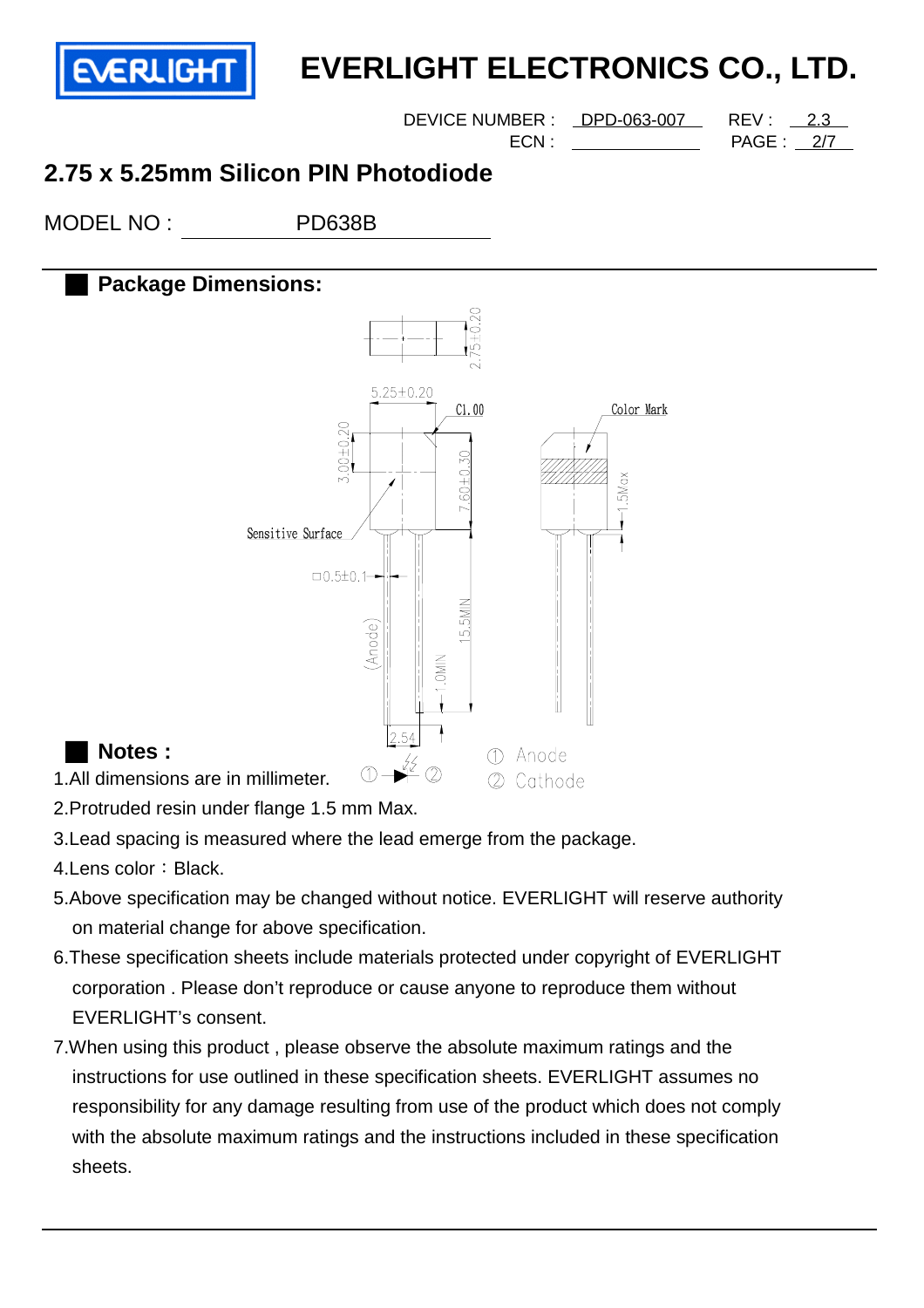

DEVICE NUMBER : DPD-063-007 REV : 2.3

ECN : PAGE : 3/7

## **2.75 x 5.25mm Silicon PIN Photodiode**

MODEL NO : PD638B

### ■ Absolute Maximum Ratings at T<sub>A</sub> = 25<sup>°</sup>C

| <b>Parameter</b>                  | <b>Symbol</b>           | Rating      | Unit             | <b>Notice</b>                             |
|-----------------------------------|-------------------------|-------------|------------------|-------------------------------------------|
|                                   |                         |             |                  |                                           |
| <b>Reverse Voltage</b>            | $\mathsf{V}_\mathsf{R}$ | 32          |                  |                                           |
| <b>Power Dissipation</b>          | Pd                      | 150         | mW               |                                           |
| <b>Lead Soldering Temperature</b> | Tsol                    | 260         | $\int_0^\infty$  | 4mm from mold body<br>less than 5 seconds |
| <b>Operating Temperature</b>      | Topr                    | $-25 - +85$ | $^{\circ}$ C     |                                           |
| <b>Storage Temperature</b>        | Tstg                    | $-40 - +85$ | $\gamma^{\circ}$ |                                           |

#### █ **Electronic Optical Characteristics :**

| <b>Parameter</b>                                | <b>Symbol</b>     | Min. | Typ.       | Max. | <b>Unit</b> | <b>Condition</b>                                     |  |
|-------------------------------------------------|-------------------|------|------------|------|-------------|------------------------------------------------------|--|
| <b>Rang of Spectral</b><br><b>Bandwidth</b>     | $\lambda_{0.5}$   |      | 840---1200 | ---- | nm          |                                                      |  |
| <b>Wavelength of</b><br><b>Peak Sensitivity</b> | $\lambda_{\rm p}$ |      | 980        |      | nm          |                                                      |  |
| <b>Open-Circuit Voltage</b>                     | $V_{OC}$          |      | 0.35       |      | V           | $E_e = 5$ mW/c $m^2$                                 |  |
| <b>Short-Circuit Current</b>                    | $I_{SC}$          |      | 80         |      | $\mu$ A     | $\lambda$ p=940nm                                    |  |
| <b>Reverse Light Current</b>                    | $I_{L}$           |      | 80         |      | $\mu$ A     | $E_e = 5$ mW/c $m^2$<br>$\lambda$ p=940nm<br>$VR=5V$ |  |
| <b>Dark Current</b>                             | $I_{\text{D}}$    |      | 5          | 30   | nA          | $E_e = 0$ mW/c $m^2$<br>$VR=10V$                     |  |
| <b>Reverse Breakdown</b><br><b>Voltage</b>      | $B_{VR}$          | 32   | 170        |      | $\vee$      | $E_e = 0$ mW/c $m^2$<br>$I_R = 100 \mu A$            |  |
| <b>Total Capacitance</b>                        | $C_{t}$           |      | 25         |      | pF          | $E_e = 0$ mW/c $m^2$<br>$f = 1$ MHZ<br>$V_R = 3V$    |  |
| <b>Rise/Fall Time</b>                           | $t/t_f$           |      | 50/50      |      | nS          | $R_1 = 1000 \Omega$<br>$VR=10V$                      |  |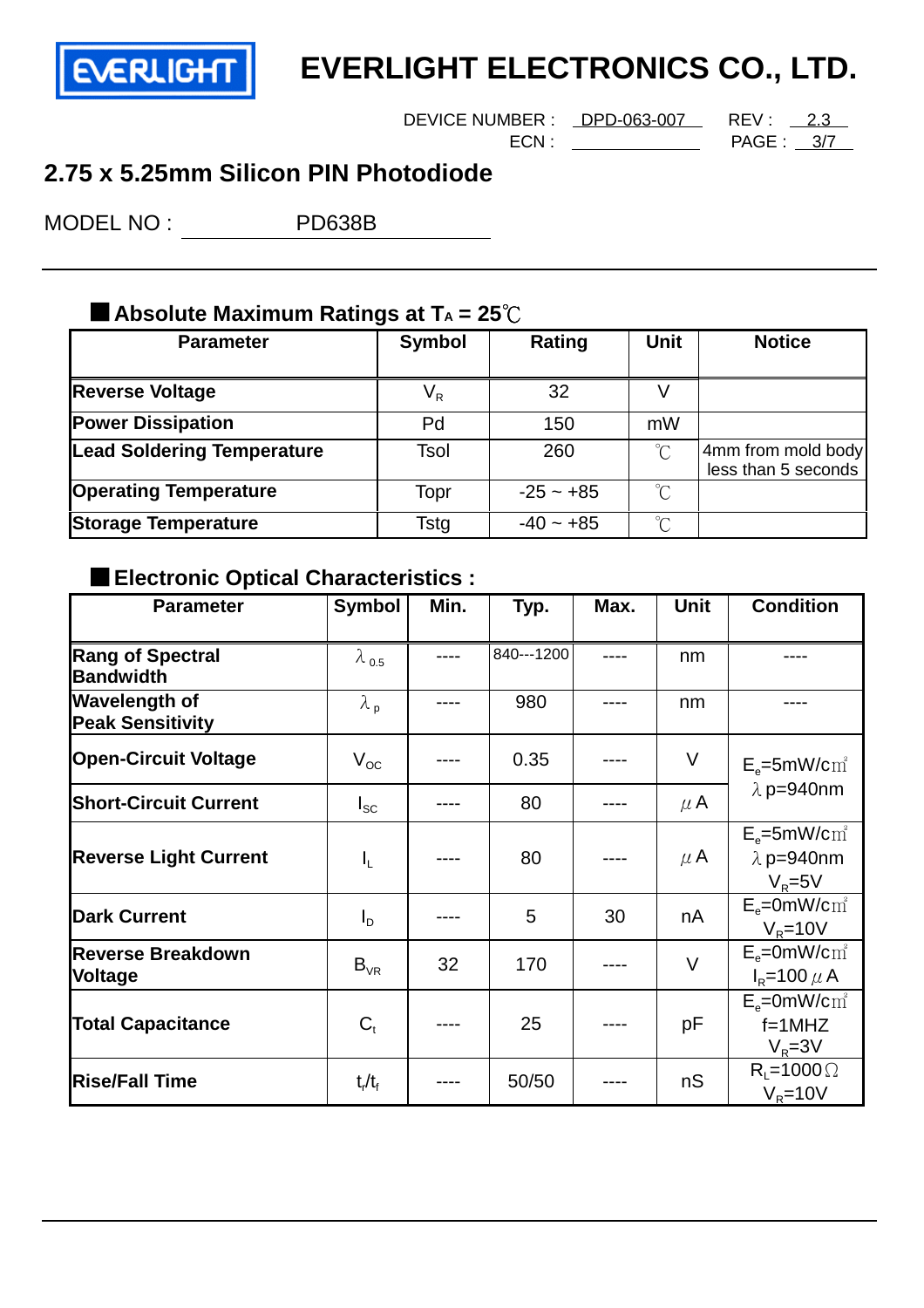

DEVICE NUMBER : DPD-063-007 REV : 2.3

ECN : PAGE : 4/7

## **2.75 x 5.25mm Silicon PIN Photodiode**

MODEL NO : PD638B

#### ■ **Typical Electrical/Optical/Characteristics Curves**



Fig. 2 Spectral Sensitivity



Fig. 4 Reverse Light Current vs. Ee



Fig. 6 Responce Time vs. Load Resistance

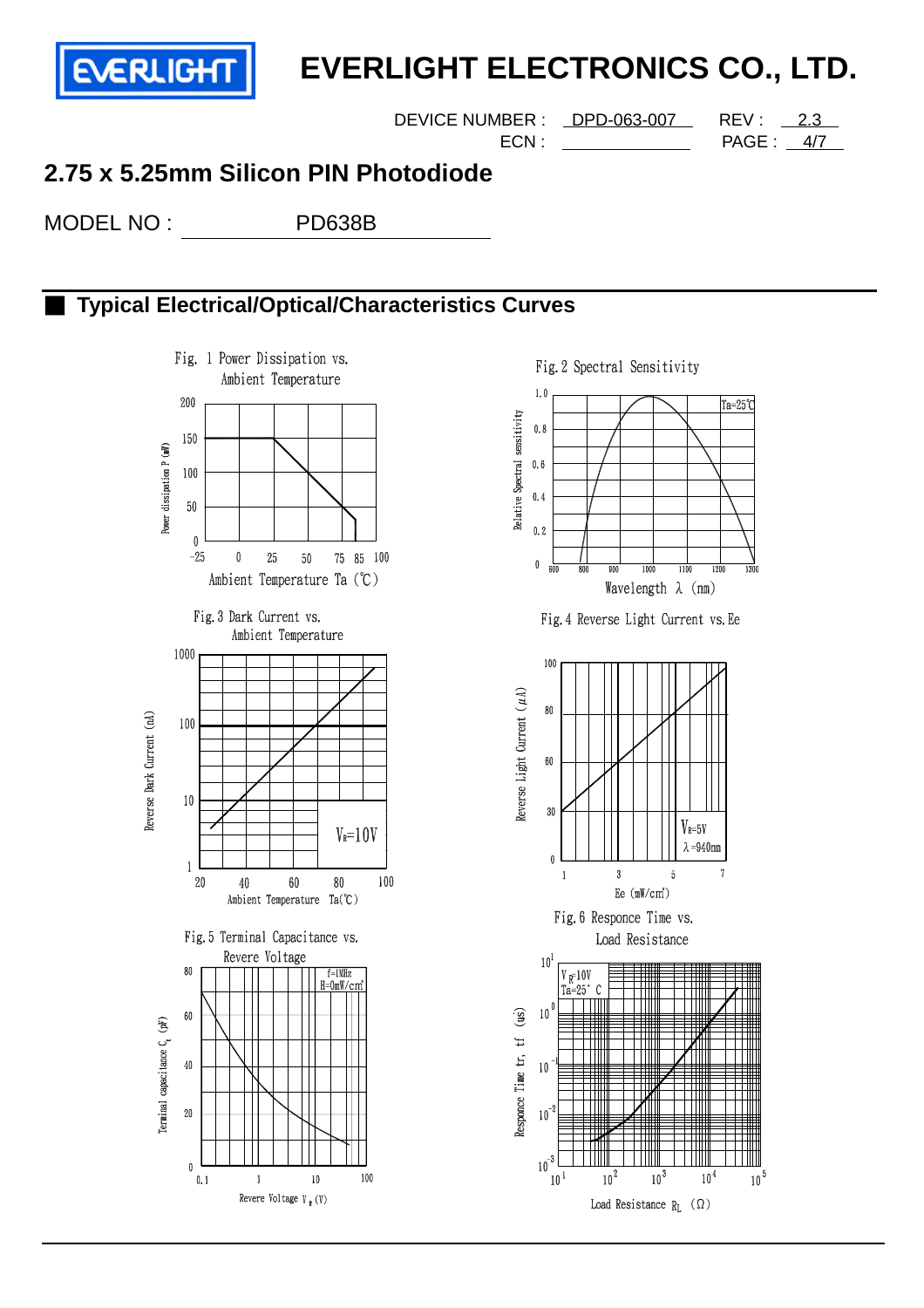

# **ERLIGHT** EVERLIGHT ELECTRONICS CO., LTD.

DEVICE NUMBER : <u>DPD-063-007</u> REV : 2.3

ECN : PAGE : 5/7

### **2.75 x 5.25mm Silicon PIN Photodiode**

█ **Reliability Test Item And Condition**

MODEL NO : PD638B

|                         | napnity Toot Konfederation Condition<br>The reliability of products shall be satisfied with items listed below.<br>Confidence level: 90%<br>LTPD:10% |                                                                          |                                        |                              |                                                              |       |  |
|-------------------------|------------------------------------------------------------------------------------------------------------------------------------------------------|--------------------------------------------------------------------------|----------------------------------------|------------------------------|--------------------------------------------------------------|-------|--|
| NO.                     | <b>Item</b>                                                                                                                                          | <b>Test Conditions</b>                                                   | <b>Test</b><br>Hours/<br><b>Cycles</b> | <b>Sample</b><br><b>Size</b> | <b>Failure</b><br><b>Judgement</b><br><b>Criteria</b>        | Ac/Re |  |
| $\mathbf 1$             | <b>Solder Heat</b>                                                                                                                                   | $\mathsf{TEMP}: 260^{\circ}\mathbb{C}$ ± 5 $^{\circ}\mathbb{C}$          | 5 secs                                 | 22 pcs                       |                                                              | 0/1   |  |
| $\mathbf{2}$            | <b>Temperature Cycle</b>                                                                                                                             | $H: +85^{\circ}$ C<br>30 mins<br>5 mins<br>$L: -55^{\circ}$ C<br>30 mins | 50 cycles                              | 22 pcs                       | $I_L \leq L \times 0.8$<br>L:Lower<br>specification<br>limit | 0/1   |  |
| $\mathbf{3}$            | <b>Thermal Shock</b>                                                                                                                                 | $H: +100^{\circ}C$<br>5 mins<br>10 secs<br>$L: -10^{\circ}C$<br>5 mins   | 50 cycles                              | 22 pcs                       |                                                              | 0/1   |  |
| $\overline{\mathbf{4}}$ | <b>High Temperature</b><br><b>Storage</b>                                                                                                            | TEMP.: +100℃                                                             | 1000 hrs                               | 22 pcs                       |                                                              | 0/1   |  |
| 5                       | <b>Low Temperature</b><br><b>Storage</b>                                                                                                             | TEMP.: -55℃                                                              | 1000 hrs                               | 22 pcs                       |                                                              | 0/1   |  |
| 6                       | <b>DC Operating Life</b>                                                                                                                             | $V_R = 5V$                                                               | $1000$ hrs                             | 22 pcs                       |                                                              | 0/1   |  |
| $\overline{7}$          | High Temperature / 85°C / 85% R.H.<br><b>High Humidity</b>                                                                                           |                                                                          | 1000 hrs                               | 22 pcs                       |                                                              | 0/1   |  |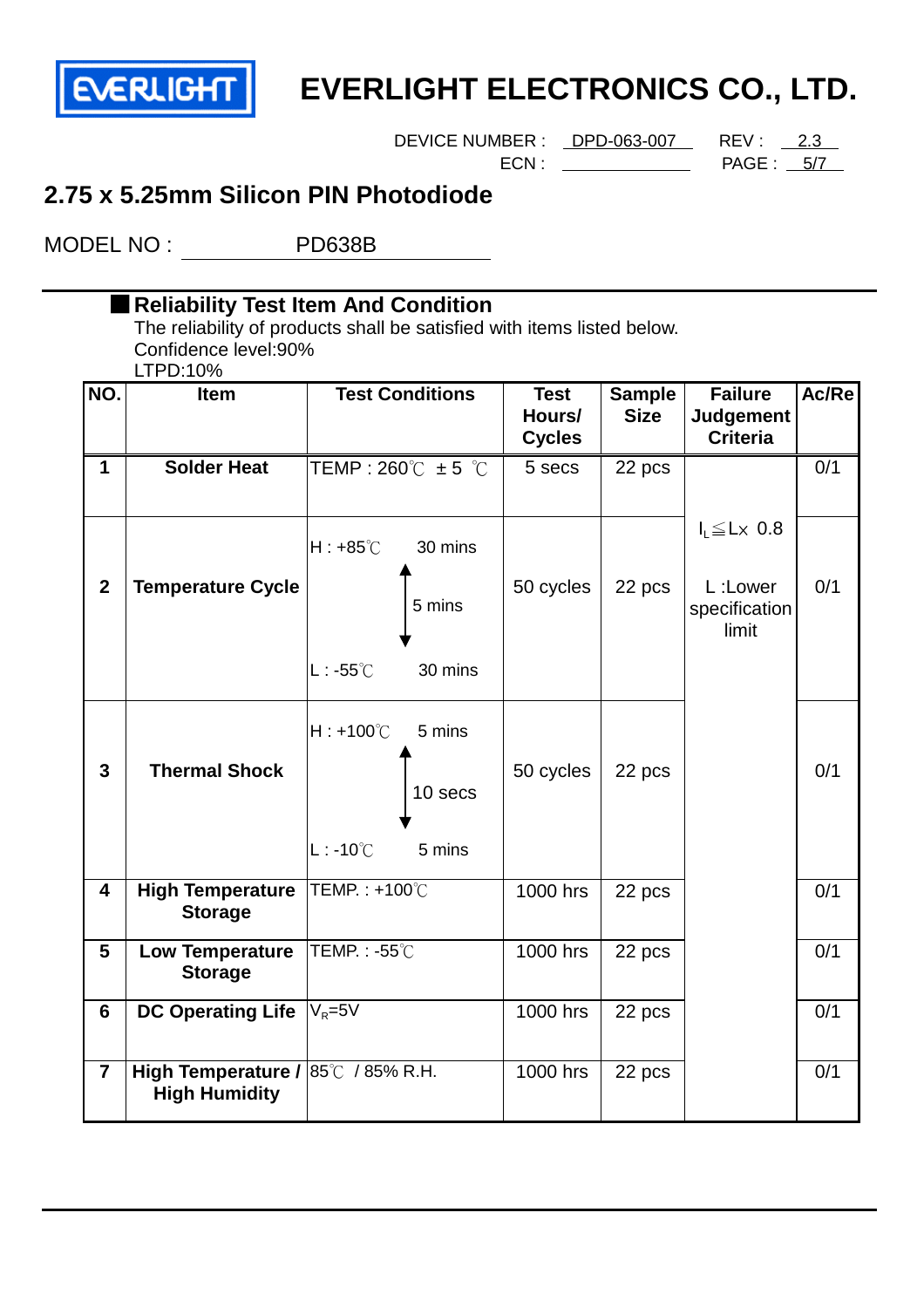

DEVICE NUMBER : <u>DPD-063-007</u> REV : 2.3

ECN : PAGE : 6/7

## **2.75 x 5.25mm Silicon PIN Photodiode**

MODEL NO : PD638B

#### █ **Test Method For Reverse Light Current**

Condition: Ee=5mW/c $m^2$ , V<sub>R</sub>=5V Test Item: Reverse Light Current) Unit :  $\mu$  A